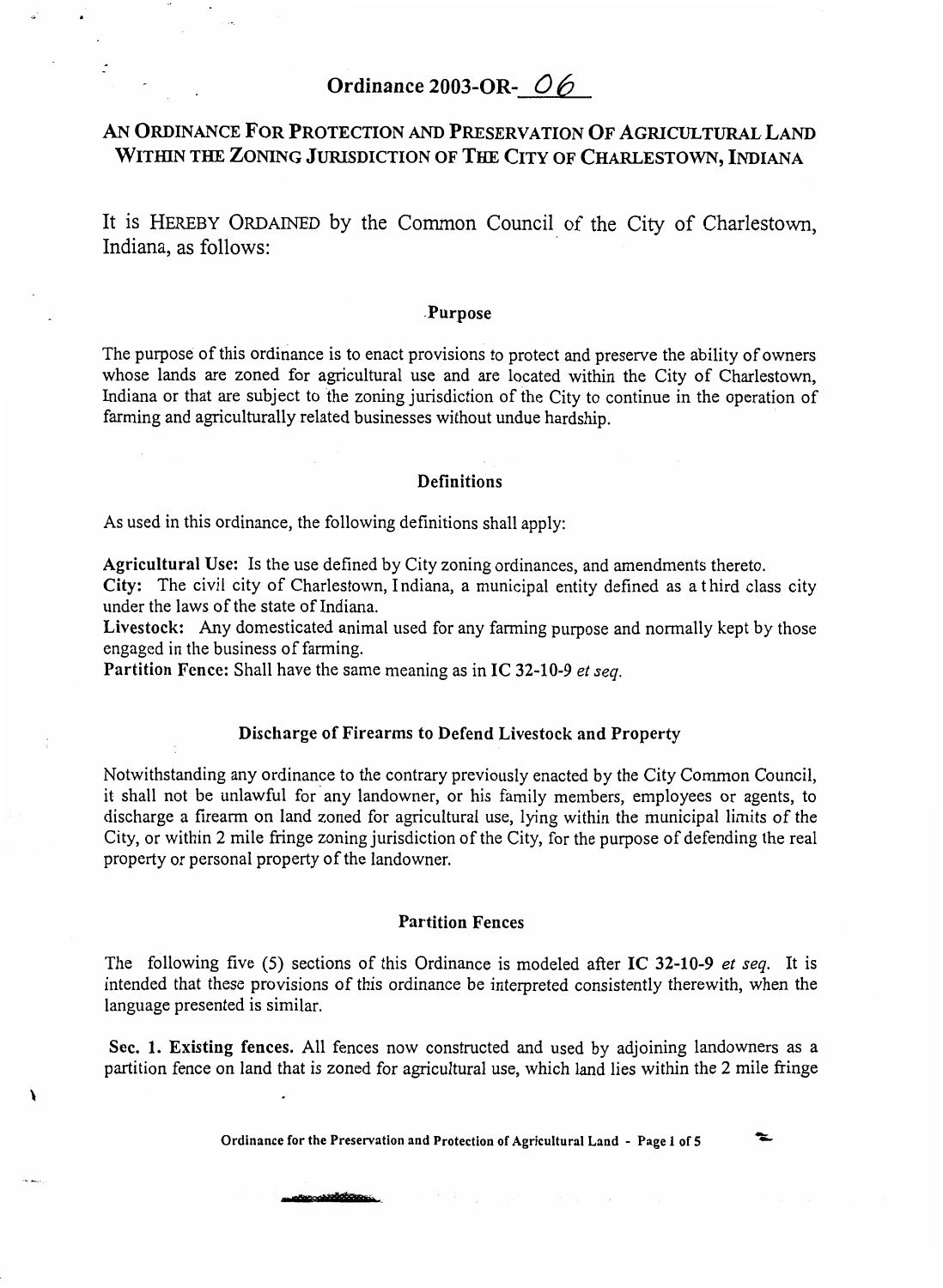zoning jurisdiction of the City, unless specially agreed upon by such landowners, shall be deemed partition fences and shall be repaired, maintained and paid for as herein provided.

**Sec. 2. Agricultural Lands Inside City Zoning Jurisdiction** (a) It shall be the duty of all owners of land that is zoned for agricultural use, or those whose lands are directly adjacent to land that is zoned for agricultural use, whose lands lie within the municipal limits of the City, or within 2 mile fringe zoning jurisdiction of the City, to separate said land from adjoining lands by a partition fence to be constructed upon the line or lines dividing or separating said lands whether said lands were divided heretofore or may hereafter be divided.

Except as hereinafter otherwise provided, or in case no division of said partition fence has been made between the landowners for the building or repairing or rebuilding of such partition fence, then in such case the landowner, whose land lies to the east of said fence, shall build the north half thereof and the landowner whose land lies to the west of said fence, shall build the south half thereof and if the landowner's land lies north of the fence to be built, rebuilt or repaired, he shall build, rebuild or repair the west half thereof, and if the land lies to the south of such fence, such landowner shall build the east half thereof.

(c) If either of such landowners shall have constructed one half  $(1/2)$  of any partition fence, other than the half prescribed in subsection (b) of this section, and shall have maintained such one half (1/2 ) of such partition fence for a period of not less than five (5) years, such landowners shall thereafter be entitled to continue to maintain such one half (1/2 ) of such fence, notwithstanding any of the provisions of subsection (b) of this section.

(d) If any landowner fails to build, rebuild or repair such fence after receiving notice as is hereinafter provided, the landowner shall be in violation of this ordinance, and the city Clerk Treasurer may cause to be built, rebuilt or repaired such fence as is hereinafter provided.

**Sec. 3. Defaulting landowner; description of lawful partition fence; floodgates across water courses. All** partition fences shall be built, rebuilt, kept in repair at the cost of the several landowners whose lands are enclosed or separated by such fences equally according to the proportion thereof such landowner may have along such line of fence. If any landowner, as above defined, shall fail or refuse to compensate for the building, rebuilding or repairing of his, her or their proportion of fence, any landowner interested in such fence, after having built, rebuilt or repairing his proportion of such fence, shall give to the defaulting landowner, his agent or tenant twenty (20) days' notice to build, rebuild or repair his proportion of such fence, as the case may be, and if such defaulting party shall fail to build, rebuild or repair such fence within said time, such landowner shall then notify the City Development Coordinator of such fact: provided, that where the fence sought to be established, rebuilt or repaired is on a township line, in such case, the complaining landowner or landowners shall notify the trustee of the township wherein the lands of the complaining landowner or landowners are located of the improvement he or they may desire made, and the City Development Coordinator shall have jurisdiction of such matter, unless disqualified as hereinafter provided, and may estimate the costs for such fence, building, rebuilding or repairing the same, as the case may be, and, within **a** reasonable time after being notified, the Development Coordinator shall make out a statement and n otify such defaulting party of the probable cost of building, rebuilding or repairing such fence, as the case may be, and if after twenty (20) days, said fence is not built, rebuilt or repaired by such defaulting landowners, the Development Coordinator may build or repair such fence, as the case may be: provided, that the Development Coordinator shall use only the materials for such fences as are most commonly used by the farmers of such community. **A** lawful partition fence shall be a straight board and wire fence or a straight wire or a straight board fence or a picket fence four (4)

**Ordinance for the Preservation and Protection of Agricultural Land** - **Page 2 of 5** 

 $\tilde{}$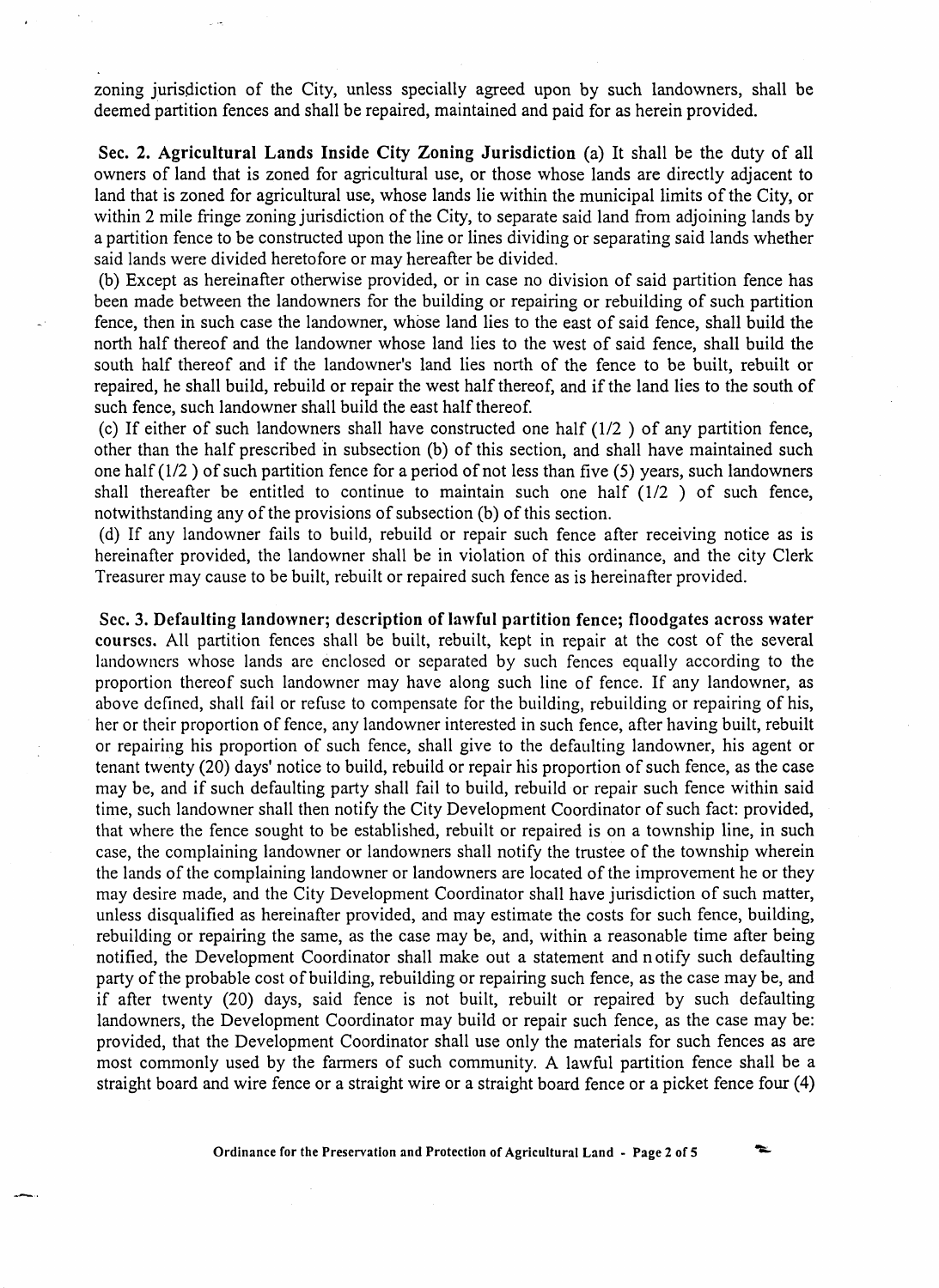feet high, a straight rail fence four and one-half **(4** 1/2 ) feet high, a worm rail fence five (5) feet high, and all fences of every structure to be sufficiently tight and strong to hold hogs, sheep, cattle, mules and horses: provided, further, that if a ditch or creek crosses the division line between two **(2)** landowners, necessitating additional expense in the maintenance of the part over such stream, if such landowners can not agree upon the proportionate share of each, the Development Coordinator shall appoint three (3) disinterested citizens who shall apportion the partition fence to be built by each landowner; provided, further, that in all cases where a ditch or creek forms, covers or marks the dividing line, or any part thereof, of the lands of separate and different landowners of this state so that partition fences such as are required and provided for in this chapter can not be built and maintained on such dividing line, then, and in all such cases, such partition fences shall be built and maintained under the provisions of this chapter as near to such boundary line as may be, and each landowner shall be required, on his own land, to build a separate partition fence, and to maintain the same at his own cost: provided, further, that in all cases where partition fences, such as are required and provided for in this ordinance, cross any ditch or creek and, by reason thereof, it is impracticable to construct or maintain that portion of said fence as would cross said ditch or creek as a stationary fence, then, and in all such cases, there shall be erected, in lieu of such portion of said fence across said ditch or creek, and as a part of s uch p artition fence, floodgates or o ther s imilar s tructures, s ufficiently h igh, t ight and strong to turn hogs, sheep, cattle, mules and horses or other domestic animals, and so constructed as to swing up in times of high water, and such floodgates or other similar structures shall be so built and constructed as to connect c ontinuously such partition fences: and, provided, further, that if the building and maintenance of such floodgates or other similar structure occasions additional expenses and such landowners can not agree upon the character of floodgates or other similar structure, or upon the proportionate share of the cost thereof to be borne by each, the Development Coordinator, upon notice in writing from either landowner of such disagreement and the nature thereof, shall appoint three **(3)** disinterested citizens of the agriculturally zoned areas of the City, who shall determine the kind of structure and apportion the cost of such floodgate or o ther s tructure b etween s uch 1 andowners, taking i nto c onsideration the p arts and portion of such fence being maintained by each landowner. And the determination of a majority of such arbitrators of any matter or matters submitted to them shall be final and binding on each landowner. The compensation of such arbitrators shall be two dollars (\$2.00) each, which shall be paid by said landowners in the proportion they are ordered to bear the expense of such gate or structure. In case either or both of such landowners shall fail to construct or compensate for constructing the structure determined upon by such arbitrators in the proportion determined, within thirty (30) days from such determination, the Development Coordinator may proceed at once to construct such gate or structure and collect the cost thereof, including the compensation of such arbitrators, from such defaulting landowner or landowners, in the same manner as is provided for ordinary partition fences. And such floodgate or other structure shall be repaired, rebuilt or replaced in accordance with the determination of said arbitrators.

**Sec. 4. Expenses; construction and maintenance by City, As** soon as the Development Coordinator has had such fence built, rebuilt or repaired, he shall make out a certified statement in triplicate of the actual cost incurred by him in the building, rebuilding or repairing of such fence, one (1) copy to be handed to or mailed to the landowner affected by the work, one (1) copy to be retained by the Development Coordinator, and the other to be forwarded to the City Attorney, who may institute a legal action to place a lien on the obligated landowners real property if the balance due to the City has not been paid within 30 days of the substantial completion of the work of construction of the fence. Failure of a landowner to remit the balance

**Ordinance for the Preservation and Protection of Agricultural Land - Page 3 of 5**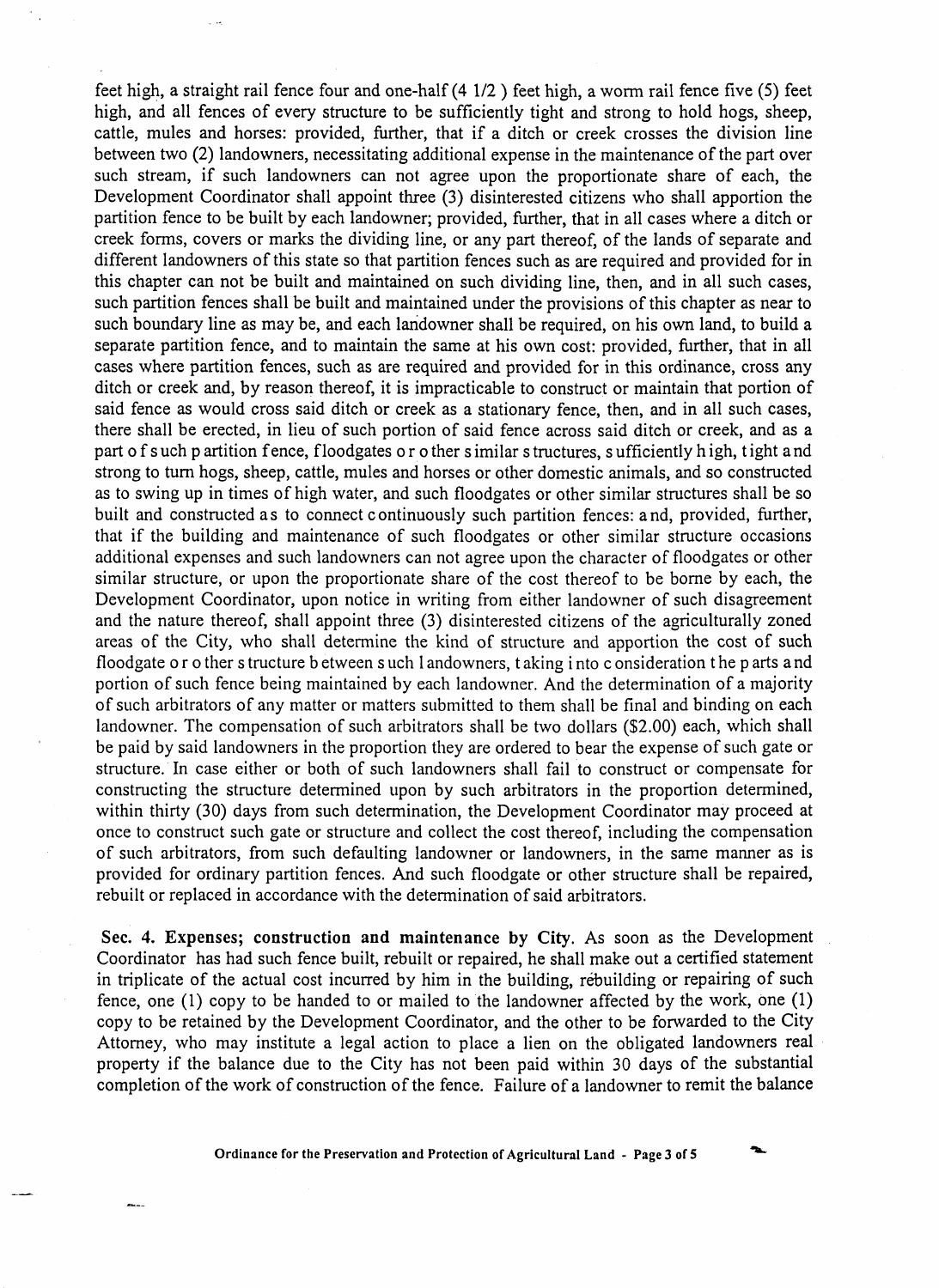due on the statement within 30 days of the receipt of such a statement shall constitute a violation of this ordinance Each day thereafter shall be a separate offense.

**Sec. 5. Construction and application of law.** This chapter shall be liberally construed in favor of the objects and purposes for which it is enacted and shall apply to all lands, whether enclosed or unenclosed, cultivated or uncultivated, wild or wood lot.

#### **Barbed Wire Fences**

Notwithstanding any ordinance to the contrary, any territory zoned for Agricultural use that is used for the purpose of enclosing livestock may be enclosed, in whole or part, by a barbed wire fence

### **Penalties**

Any person or other legal entity that is found to have violated any provision of this Ordinance shall be subject to a fine of at least Fifty Dollars (\$5O), up to Five Hundred Dollars (\$500) for each violation. Each day a violation continues is considered a separate violation.

## **Miscellaneous Provisions**

**Effective date.** This ordinance shall become effective fourteen (14) days after its passage, approval and publication, if publication id required by law.

**Each Section Adopted Separately.** Each section of this ordinance is adopted separately. In the event that any provision, part or section of this ordinance is deemed to be illegal or invalid only that part or section shall be repealed. The remaining parts or sections of the ordinance shall remain in effect.

**Ordinance Subject To Other Laws.** This ordinance does not supercede Federal or State laws, statutes or regulations, except **as** allowed.

## ALL OF WHICH IS ORDAINED BY THE COMMON COUNCIL OF THE **OF CHARLESTOWN** ON THIS ALLY DAY OF *Letter* and 2003. **CITY OF CHARLESTOWN ON THIS 2001** DAY OF *Lellingue* 2003.

Voted Voted In Favor Against Abstained

 $\bullet$ 

hael Anthony∕Jackson

**Ordinance for the Preservation and Protection of Agricultural Land** - **Page 4 of 5**